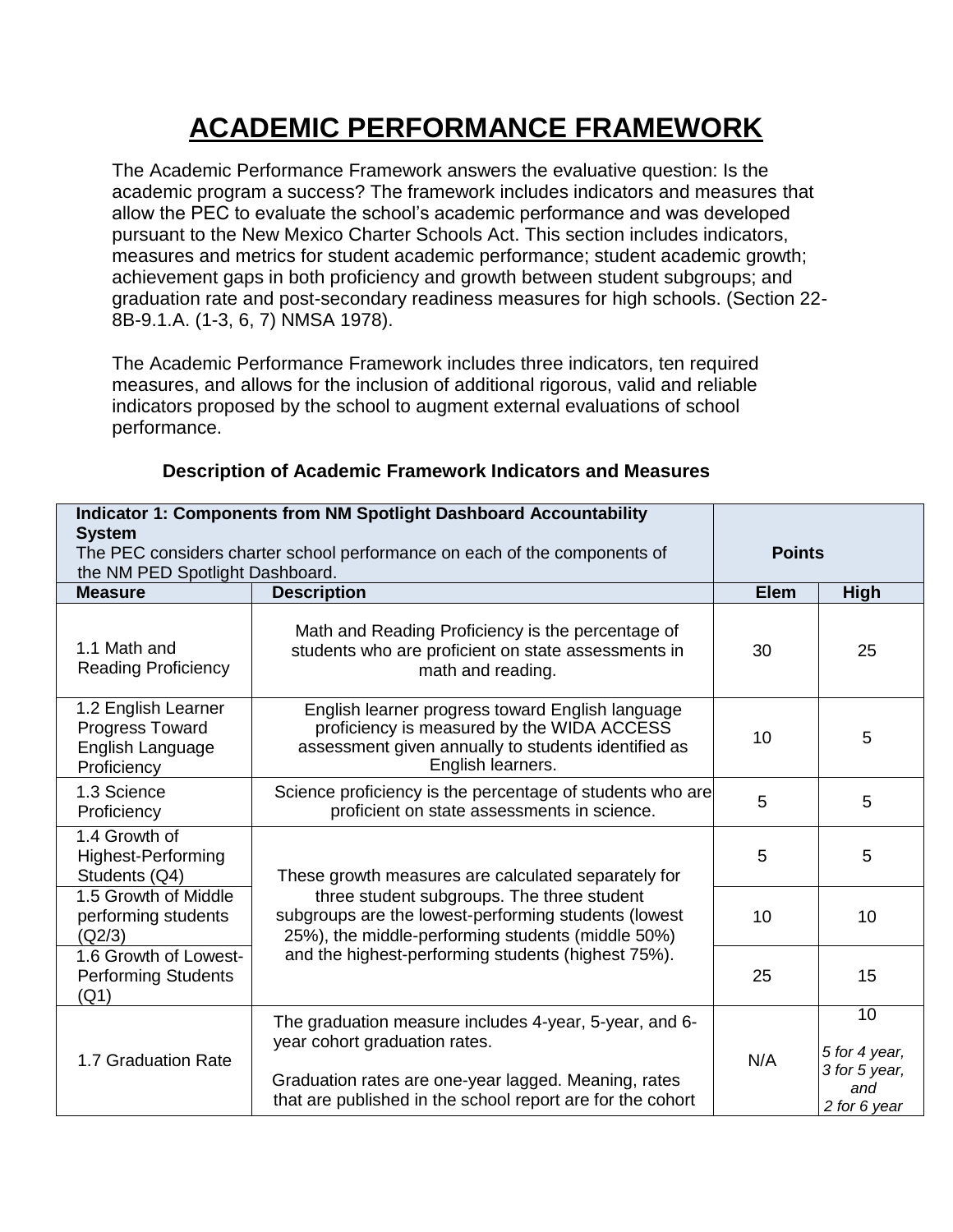|                                                                                                            | that graduated by August 1 of the prior year. Students<br>are expected to graduate in four years, however rates<br>are calculated for 5- and 6- year graduates. Calculation<br>of 4-year, 5-year, and 6-year cohort graduation rates<br>uses the Shared Accountability method, which gives<br>each school in which the student was enrolled in high<br>school proportional credit for their timely or lack of timely<br>graduation.<br>For schools that qualify as SAM schools, an auxiliary<br>graduation rate is computed using a senior completer<br>method which includes only 12th grade students who are<br>not members of the 4-year cohort.                                                                                                                                                                                                                                                                                                                                                                                                            |     |    |
|------------------------------------------------------------------------------------------------------------|----------------------------------------------------------------------------------------------------------------------------------------------------------------------------------------------------------------------------------------------------------------------------------------------------------------------------------------------------------------------------------------------------------------------------------------------------------------------------------------------------------------------------------------------------------------------------------------------------------------------------------------------------------------------------------------------------------------------------------------------------------------------------------------------------------------------------------------------------------------------------------------------------------------------------------------------------------------------------------------------------------------------------------------------------------------|-----|----|
| 1.8 Growth in 4-year<br><b>Graduation Rate</b>                                                             | Improvement in the 4-year graduation rate is based on<br>the slope of the 4-year graduation rates for the past three<br>years. For schools that have a 4-year graduation rate<br>that is over 90%, all points are awarded for graduation<br>growth.                                                                                                                                                                                                                                                                                                                                                                                                                                                                                                                                                                                                                                                                                                                                                                                                            | N/A | 5  |
| 1.9 Career and<br><b>College Readiness</b>                                                                 | College and Career Readiness (CCR) scores are<br>determined by the percentage of the prior year 4-year<br>graduation cohort members (this indicator is also are<br>one-year lagged) who show evidence of participating in<br>college or career preparation, along with the proportion<br>of those students meeting a benchmark. This indicator is<br>also calculated using the shared accountability model.<br>High school students are expected to participate in at<br>least one college or career readiness program:<br>1) College entrance exams (Accuplacer, ACT, ACT<br>Aspire, Compass, PLAN, PSAT, SAT, or SAT Subject<br>Test);<br>2) Evidence that the student can pass a college-level<br>course (Advanced Placement, Dual Credit, or IB); or<br>3) Eligibility for an industry-recognized certification<br>(Career Technical Education).<br>Points are given separately for students' participation<br>and for their success in achieving targets.<br>SAM schools are allowed use of additional indicators<br>including ASVAB, WorkKeys, and TABE. | N/A | 10 |
| 1.10 Chronic<br>Absenteeism                                                                                | Schools earn points based on the percentage of<br>students who were not chronically absent. A<br>chronically absent student is one who was<br>absent from school for any reason for at least 10<br>percent of the days enrolled.                                                                                                                                                                                                                                                                                                                                                                                                                                                                                                                                                                                                                                                                                                                                                                                                                               | 5   | 5  |
| 1.11 Educational<br>Climate Survey,<br>Multicultural Initiatives,<br>and Socio-emotional<br>Learning (SEL) | The Educational Climate survey measures the extent to<br>which classroom teachers demonstrate instructional<br>practices known to facilitate student learning. Students<br>answer survey questions on topics such as classroom<br>teaching and expectations of students.                                                                                                                                                                                                                                                                                                                                                                                                                                                                                                                                                                                                                                                                                                                                                                                       | 10  | 5  |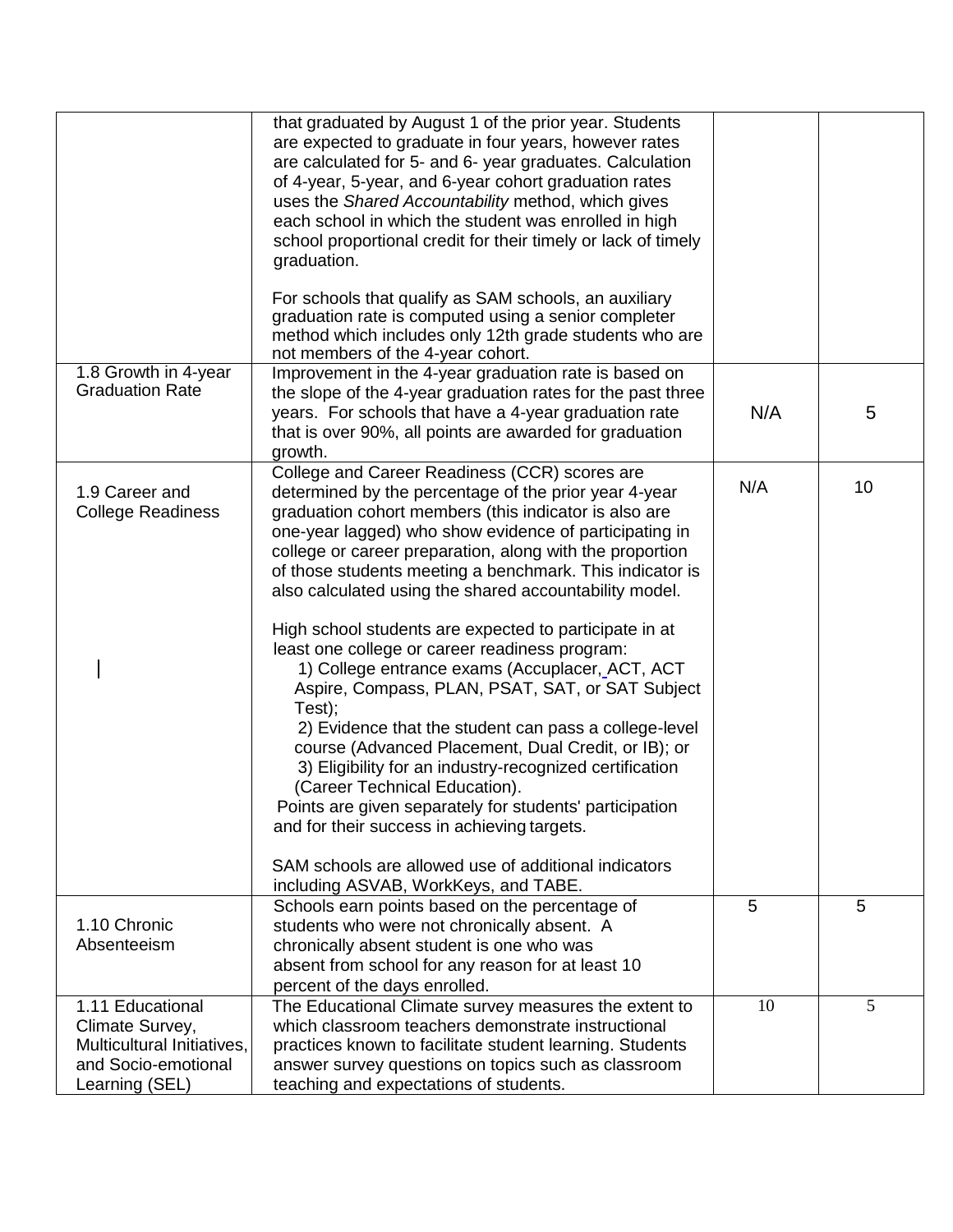| <b>Indicator 2: Subgroup Performance</b><br>Subgroup measures are based on the school's relative performance (statewide<br>percentile rank) compared to all NM public schools serving the same grades.<br>Points assigned for each subgroup are averaged to calculate overall points for<br>measures 2.1, 2.2, and 2.3. |                                                                                                                                                         |             | <b>Points</b> |  |
|-------------------------------------------------------------------------------------------------------------------------------------------------------------------------------------------------------------------------------------------------------------------------------------------------------------------------|---------------------------------------------------------------------------------------------------------------------------------------------------------|-------------|---------------|--|
| <b>Measure</b>                                                                                                                                                                                                                                                                                                          | <b>Description</b>                                                                                                                                      | <b>Elem</b> | High          |  |
| 2.1 Subgroup<br>Growth of Highest-<br>Performing<br>Students (Q4)                                                                                                                                                                                                                                                       | Students are compared to all students statewide<br>serving the same grade levels, based on the Growth<br>results calculated by NM PED for Q4 students.  | 25          | 25            |  |
| 2.2 Subgroup<br><b>Growth of Middle-</b><br>Performing<br>Students (Q2/3)                                                                                                                                                                                                                                               | Schools are compared to all students statewide<br>serving the same grade levels, based on the Growth<br>results calculated by NM PED for Q2/3 students. | 25          | 25            |  |
| 2.3 Subgroup<br>Growth of Lowest-<br>Performing<br>Students (Q1)                                                                                                                                                                                                                                                        | Schools are compared to all students statewide<br>serving the same grade levels, based on Growth<br>results calculated by NM PED for Q1 students.       | 25          | 25            |  |
| 2.4Subgroup<br>Proficiency                                                                                                                                                                                                                                                                                              | Students are compared to all students statewide<br>serving the same grade levels, based on subgroup<br>proficiency rates for all eligible subgroups.    | 25          | 25            |  |

| <b>Indicator 3: School-Specific Goals</b><br>The performance framework allows for the inclusion of additional<br>rigorous, valid and reliable indicators (as determined by the PEC)<br>proposed by a charter school to augment external evaluations of its<br>performance. (1978 NMSA§22-8B-9.1(C).) |                                                                                                                                                                                                                                                                                                                                                                                                                                                                                                                                                                                                                                                                             | <b>Points</b> |             |
|------------------------------------------------------------------------------------------------------------------------------------------------------------------------------------------------------------------------------------------------------------------------------------------------------|-----------------------------------------------------------------------------------------------------------------------------------------------------------------------------------------------------------------------------------------------------------------------------------------------------------------------------------------------------------------------------------------------------------------------------------------------------------------------------------------------------------------------------------------------------------------------------------------------------------------------------------------------------------------------------|---------------|-------------|
| <b>Measure</b>                                                                                                                                                                                                                                                                                       | <b>Description</b>                                                                                                                                                                                                                                                                                                                                                                                                                                                                                                                                                                                                                                                          | <b>Elem</b>   | <b>High</b> |
| School identified<br><b>Mission Specific</b><br>Goals, not to<br>exceed two<br>goals.                                                                                                                                                                                                                | Charter schools shall propose mission-specific<br>goals that are specific, measurable and rigorous,<br>School-proposed goals are subject to approval by<br>the PEC and are incorporated into charter contracts.<br>Not more than two goals will be used.<br>The goals must appear on the NM Spotlight<br>Dashboard to be measurable as a SMART goal.<br>PEC guidance for setting school goals:<br>1. Use a SMART goal format (Specific, Measureable,<br>Achievable, Relevant, and Time-bound)<br>2. Include metrics and measures using the following<br>criteria: "Exceeds standards," "Meets standards,"<br>"Does not meet standards," and "Falls far below<br>standards." | 100           | 100         |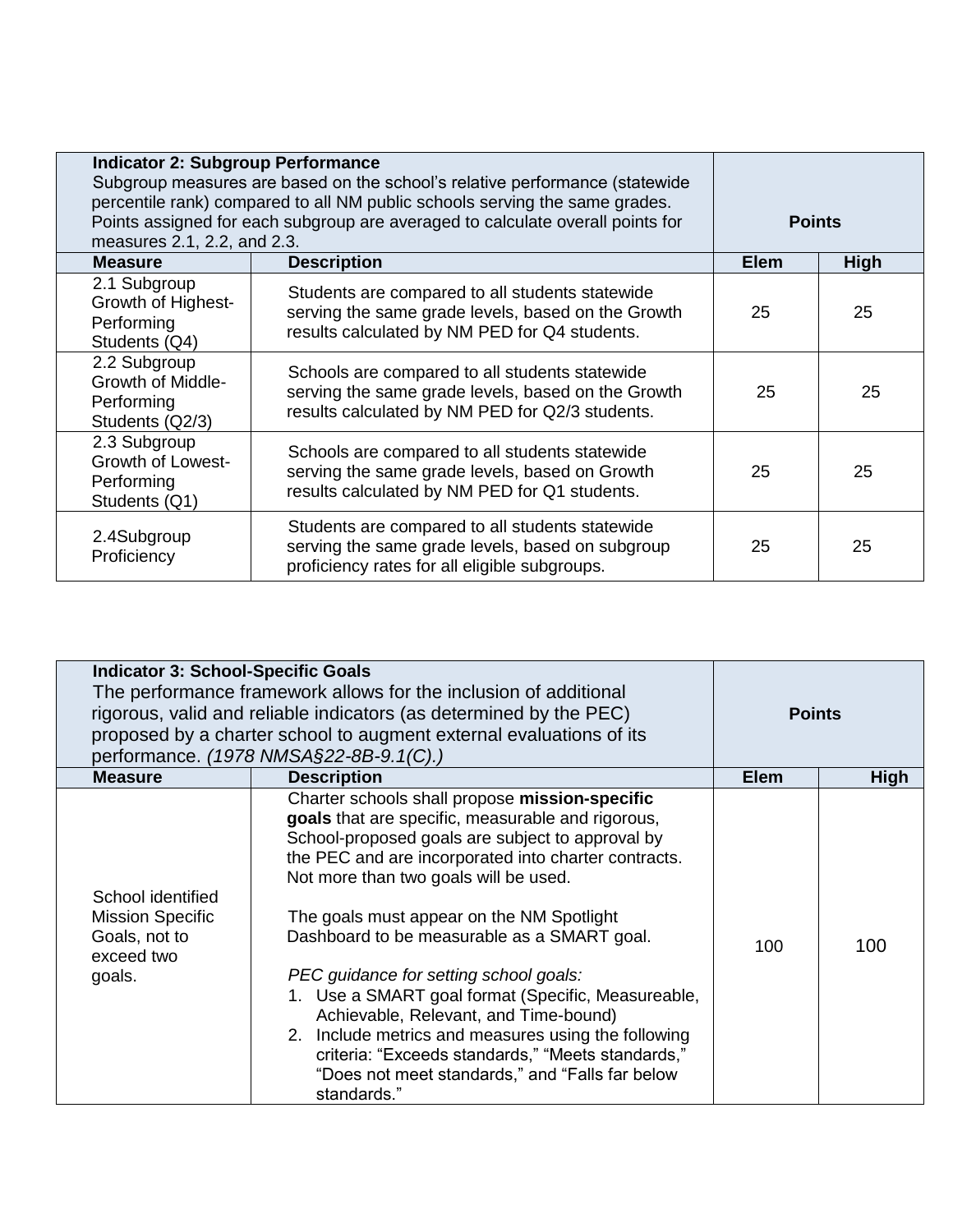| 3. Set goals that augment external evaluations of<br>school performance and do not duplicate<br>existing framework measures.<br>4. Goals must be able to be documented and                                                                                                                                                                                                                                                                                                                                                                                                                                                                                                                                                                                                                       |
|--------------------------------------------------------------------------------------------------------------------------------------------------------------------------------------------------------------------------------------------------------------------------------------------------------------------------------------------------------------------------------------------------------------------------------------------------------------------------------------------------------------------------------------------------------------------------------------------------------------------------------------------------------------------------------------------------------------------------------------------------------------------------------------------------|
| supported using objective, verifiable evidence<br>of results.                                                                                                                                                                                                                                                                                                                                                                                                                                                                                                                                                                                                                                                                                                                                    |
| 5. Mission specific goals must be distinct from ESSA                                                                                                                                                                                                                                                                                                                                                                                                                                                                                                                                                                                                                                                                                                                                             |
| indicators 1 and 2<br>6. If using additional assessments:<br>a. Proficiency and growth targets<br>must be distinct and measured<br>separately.<br>b. Assessments need to be rigorous and<br>reliable. The data will need to be<br>reported on the NM Spotlight Dashboard,<br>in a format useable by PED.<br>c. Additional assessments must be aligned to<br>school mission.<br>7. Reading and math goals are already included within<br>indicators 1 and 2.<br>If two goals are included, the score on this measure<br>will be the average of the two ratings. There are four<br>rating categories:<br>1) Exceeds = $100$ pts<br>2) Meets = $75$ pts<br>3) Does not meet $= 25$ pts<br>4) Falls far below = $0$ pts<br>Or by alternative point assignment agreed to by charter<br>school and PEC |
|                                                                                                                                                                                                                                                                                                                                                                                                                                                                                                                                                                                                                                                                                                                                                                                                  |
|                                                                                                                                                                                                                                                                                                                                                                                                                                                                                                                                                                                                                                                                                                                                                                                                  |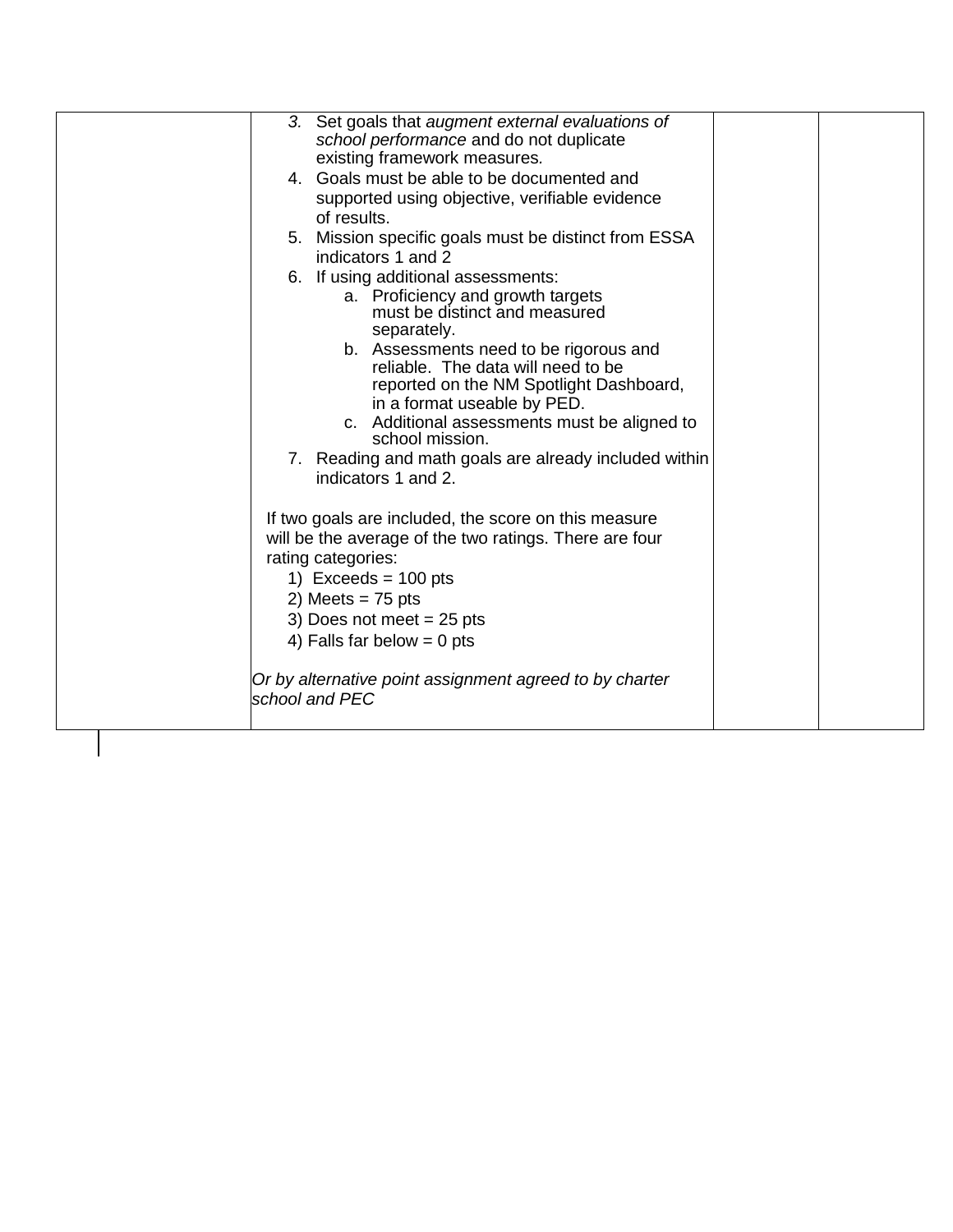## **Summary of Indicator Rating System and Assigned Points**

Schools receive up to 100 points for each academic measure. The average weighted points across the framework are used to assign the overall rating (tier).

| <b>Indicators</b>                                               | <b>Description</b>                                                                                                                                                     | <b>Assigned Points</b>                                                                                                                            | <b>Total</b><br><b>Weight?</b> |             |
|-----------------------------------------------------------------|------------------------------------------------------------------------------------------------------------------------------------------------------------------------|---------------------------------------------------------------------------------------------------------------------------------------------------|--------------------------------|-------------|
|                                                                 |                                                                                                                                                                        |                                                                                                                                                   | <b>Elem</b>                    | <b>High</b> |
| Indicator 1:<br>Components<br>from NM<br>Spotlight<br>Dashboard | The PEC considers charter<br>school performance on each of<br>the components of the NM PED<br><b>ESSA Plan</b>                                                         | The school earns points equal to the<br>school's overall index score from the<br>New Mexico Spotlight dashboard.<br>$(1-100 \text{ pts})$         | 35%                            | 37.5%       |
| Indicator 2:<br>Subgroup<br>Performance                         | Subgroup measures are based<br>on the school's relative<br>performance (statewide<br>percentile rank) compared to all<br>NM public schools serving the<br>same grades. | Points assigned for each subgroup<br>are averaged to calculate overall<br>points for measures 2.1, 2.2, 2.3,<br>and 2.4. (1-100 points)           | 30%                            | 25%         |
| Indicator 3<br><b>Mission</b><br><b>Specific Goals</b>          | Charter schools shall include<br>mission-specific goals that<br>are Specific, Measurable,<br>Achievable, Relevant and Time-<br>bound.                                  | Points are assigned based on<br>the average of the ratings (if<br>there are two goals) for the<br>goals listed in Indicator 3. (0-<br>100 points) | 35%                            | 37.5%       |